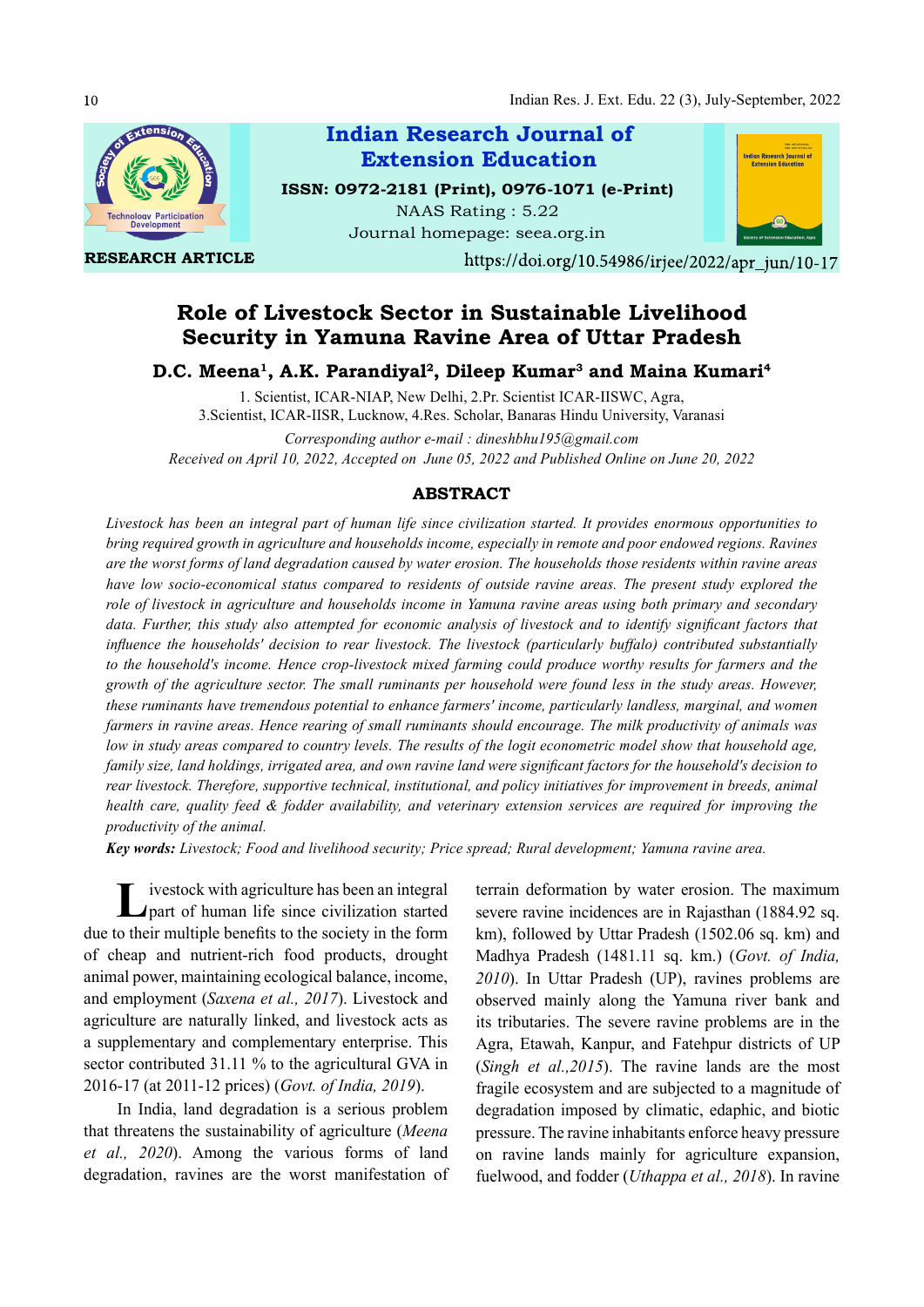Indian Res. J. Ext. Edu. 22 (3), July-September, 2022

areas, livelihood insecurity forces the members of lowincome families to migrate to big cities from villages for employment. The households situated within the ravine area have lower socio-economic status and less access to public infrastructure and services than those outside the ravine area (Pani and Carling, 2015).

The agriculture sector is suffering from high risk and uncertainty due to climate change and the vagaries of nature. However, the livestock sector offers opportunities for sustainable and continuous employment and income to rural households (Nedunchezhian and Thirunavukkarasu, 2007).

# METHODOLOGY

In this study, we used both primary and secondary data. The secondary data on the output value of agriculture, livestock, milk production, etc. were collected from various issues of National Accounts Statistics of the Central Statistical Organization (CSO), Ministry of Statistics and Program Implementation, Government of India. We selected two districts, namely Agra and Etwah purposively, that have severe ravine problems in UP State, to collect primary data related. Two blocks were identified from each selected district based on the maximum area under the ravine in the blocks. From each identified block, two villages were selected randomly, and 40 respondents were selected from each selected village to make a sample

size of 320. The information on various parameters was collected using a well-structured schedule through personal household interviews. The other information was also recorded employing different methods such as focus group discussion, key informants interview, transect walk, and field observation. We used descriptive statistics to analyze the collected data.

The logit model was employed to identify the significant factors influencing households' decisions to keep livestock (Kumar et al., 2007) in ravine areas. Household age, education, occupation, family size, farmers categories (farm size), the area under rainfed agriculture, and own ravine land variables were used as explanatory variables. The dependent variable was binary, taking a value of 1 if a farmer reared livestock, zero otherwise. The mathematical expression of the logit model is specified as:

$$
P_i = \Sigma (Y = 1 / X_i) = 1/1 + e^{-(b1 + biXi)}
$$

Where  $P_i$  is the probability that  $Y = 1$ , *i.e.*, the household rears livestock;  $X_{i}$  are the factors that influence the household's decision to keep livestock; e is the base of the natural logarithm, and  $\beta_i$  are the coefficients of the explanatory variables  $(X_{i})$ .

# RESULTS AND DISCUSSION

Socio-economic profile of households : The socioeconomic profile of respondents is presented in Table 1, and results revealed that about 76 per cent

| Table 1. Socio-economic status of different categories of farmers in the ravine area |                               |         |          |                          |                          |                              |
|--------------------------------------------------------------------------------------|-------------------------------|---------|----------|--------------------------|--------------------------|------------------------------|
| Particulars                                                                          |                               | Overall | Marginal | Small                    | Medium                   | Landless                     |
| Avg. land size (ha)                                                                  |                               | 1.09    | 0.48     | 1.41                     | 2.75                     |                              |
| Household distribution (%)                                                           |                               |         | 48.75    | 27.50                    | 15.62                    | 8.13                         |
| Family size (No.)                                                                    |                               | 7.26    | 7.10     | 7.50                     | 7.25                     | 7.13                         |
|                                                                                      | Illiterate                    | 28.38   | 26.91    | 23.63                    | 33.0                     | 29.97                        |
|                                                                                      | Primary                       | 20.27   | 20.2     | 25.49                    | 15.6                     | 19.8                         |
| Education<br>Status $(\%)$                                                           | Middle school                 | 25.55   | 24.17    | 23.27                    | 25.3                     | 29.51                        |
|                                                                                      | Secondary school              | 16.17   | 18.51    | 15.39                    | 16.9                     | 13.88                        |
|                                                                                      | Higher Secondary & above      | 9.63    | 10.21    | 12.23                    | 9.2                      | 6.84                         |
|                                                                                      | <35                           | 21.21   | 17.88    | 19.02                    | 17.19                    | 30.77                        |
| Age-wise                                                                             | $35 - 54$                     | 33.64   | 46.06    | 24.79                    | 40.63                    | 23.08                        |
| distribution $(\%)$                                                                  | 55-64                         | 31.63   | 19.09    | 37.61                    | 31.38                    | 38.46                        |
|                                                                                      | >65                           | 13.52   | 16.97    | 18.59                    | 10.82                    | 7.69                         |
|                                                                                      | Agriculture (crop +livestock) | 40.97   | 40.43    | 49.12                    | 74.31                    | $\qquad \qquad \blacksquare$ |
| Main Occupation                                                                      | Private                       | 46.46   | 51.06    | 46.12                    | 23.55                    | 65.09                        |
|                                                                                      | <b>Business</b>               | 4.64    | 5.31     | 4.76                     | 2.14                     | 6.34                         |
| $(\%)$                                                                               | Mule rearing                  | 7.94    | 3.2      | $\overline{\phantom{a}}$ | $\overline{\phantom{a}}$ | 28.57                        |
|                                                                                      | Migrated population $(\%)$    | 18.08   | 21.42    | 18.65                    | 8.89                     | 22.34                        |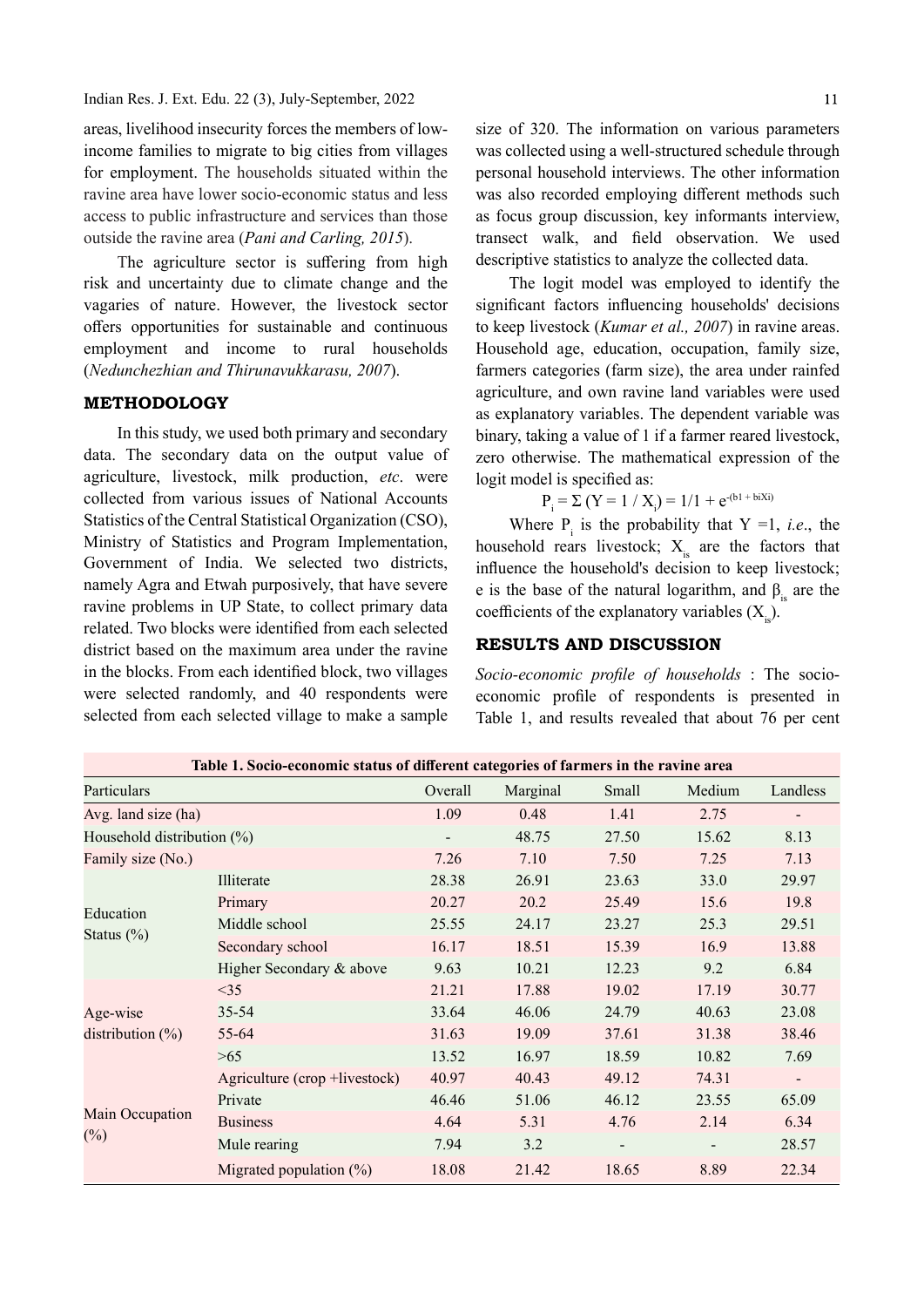of respondents are marginal and small farmers;<br>meanwhile about  $16\%$  are medium and 8 per cent are  $100\%$ meanwhile, about 16% are medium, and 8 per cent are  $\frac{5.47}{12.20}$ landless. The average landholding was 1.09 ha, and the average family size was large (more than seven members per family). About 21 per cent of respondents were below the 35 years' age, and most households belonged to the age group of 35-64 years. Similarly,  $40\%$  77.55 about 25 per cent of respondents had an education of secondary school level, and about 28 per cent of respondents were illiterate. Agriculture was the main occupation for 41 per cent of households, whereas  $00\%$ <br>51 per cent of households were dependent on private  $2016-17$ 51 per cent of households were dependent on private  $\frac{2016-1}{UP}$ casual work and business as the main occupation. The landless households (8%) had adopted mule rearing as one of their source of livelihood.

Share of different sectors in Agriculture in Uttar Pradesh and India : The livestock sector is a vital enterprise in the agriculture economy of Uttar Pradesh. Livestock is a significant source of income for the food security of rural households *(Birthal and Negi, 2012)*. Figure 1 shows the share of different sectors in the output value of agriculture and allied sector for the two periods 2011-12 and 2016-2017. The livestock share in the total value of agriculture output has increased from 29 per cent in 2011-12 to 31 per cent in 2016- 17 in Uttar Pradesh. Whereas the crop sector share declined significantly during this period in the state and the country. Evidence confirms that contribution of livestock sector in agriculture GVA was higher in



Figure 1. Share of sectors in the output value of Agriculture and allied activities





# Uttar Pradesh than country level.

Share of different components in the livestock sector in Uttar Pradesh and India : Figure 2 shows that the contribution of milk in the output value of livestock was highest, and its contribution was more than thirdfourth of the total value of livestock in Uttar Pradesh, followed by the meat component. The share of milk has increased from 77 per cent in 2011-12 to 78 per cent in 2016-17. In India, milk share has declined from 67 per cent in 2011-12 to 65 per cent in 2016- 17, whereas meat share has increased 19 per cent to 22 per cent. Uttar Pradesh has been the largest milk producer in India since 2001-02 and contributed about 16.47 per cent to all-India milk production in 2017-18 (GoI, 2019).

Share of buffalo and cows in total milk production in Uttar Pradesh and India : The buffalo has the



in Uttar Pradesh and India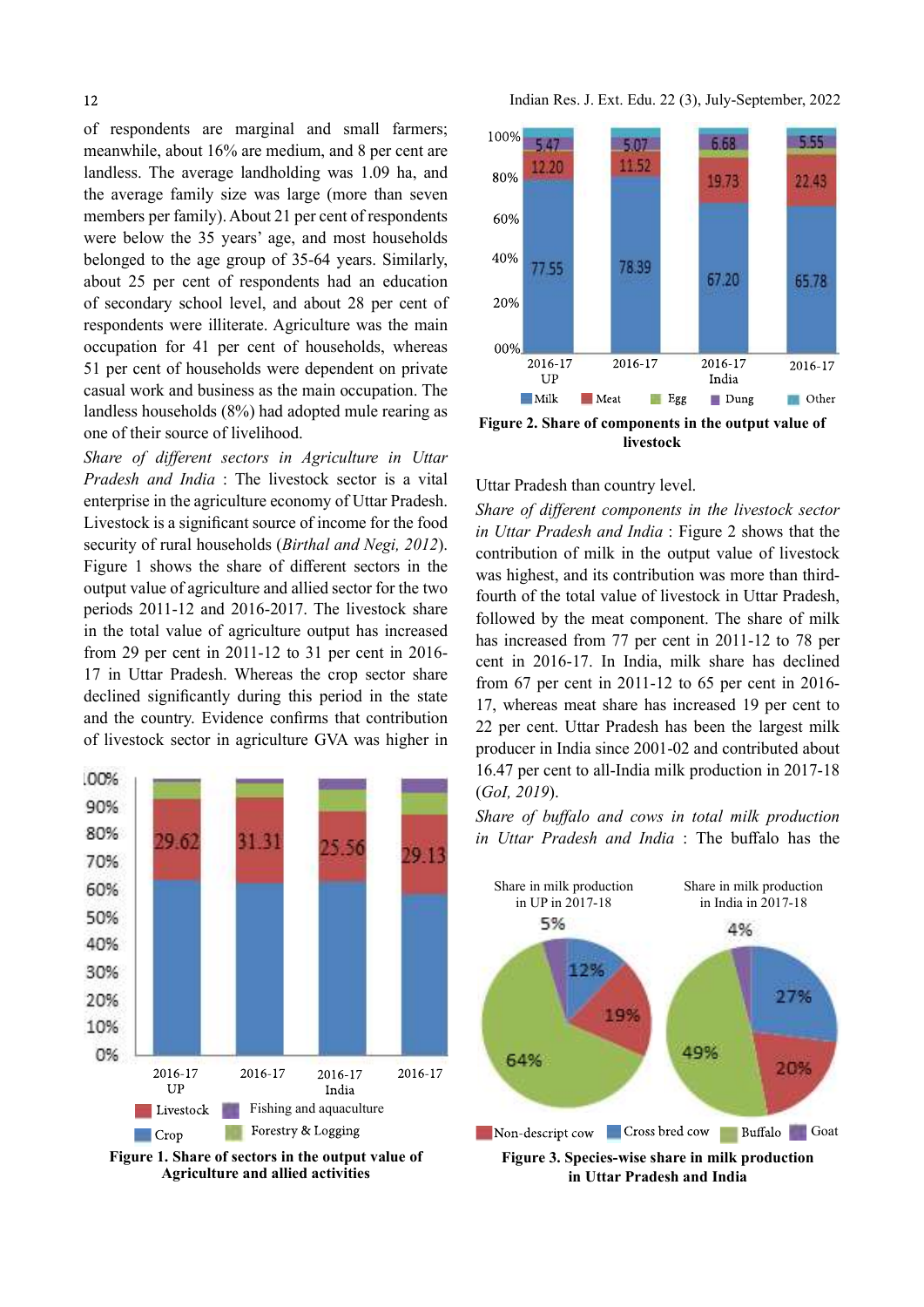#### Indian Res. J. Ext. Edu. 22 (3), July-September, 2022

dominant share in total milk production in UP, whereas both buffalo and cows have an almost equal share at the country level. The share of buffalo was 64 per cent in total milk production in Uttar Pradesh, and it was 49 per cent in India during 2017-18 (Figure 3). The evidence from Figure 3 confirms that there is increasing prominence and preference for buffalo rearing over cow rearing due to its high milk price,

|  |  | Table 2. Average milk yield (kg/day/animal) from |
|--|--|--------------------------------------------------|
|  |  | livestock in Uttar Pradesh and India in 2017-18  |

| Particular             | Ravine area<br>in UP | Uttar<br>Pradesh | India |
|------------------------|----------------------|------------------|-------|
| <b>Cross Bred Cows</b> |                      | 7.15             | 9.64  |
| Non-Descript Cows      | 3.06                 | 2.99             | 3.17  |
| Buffalo                | 5.89                 | 4.49             | 6.34  |
| Goat                   | 0.50                 | 0.78             | 0.45  |

longer productive life, and higher milk productivity.

Average milk productivity : Livestock resources in ravine areas of Uttar Pradesh are considerable, but milk productivity of indigenous cows and buffalo was relatively low, which is evident from Table 2. The average productivity of buffalo was 6.35 liters per day in India, but it was 4.49 liters per day in UP during 2017-18. Similarly, the productivity of local cows was 3.17 liters per day at the India level, whereas it was liters 2.99 per day in UP. Thus, the milk productivity of animals is less in the UP state than the average milk productivity of the country and other states (Punjab, Haryana, and Gujarat). However, the average milk productivities of animals (except goats) were higher in the Yamuna ravine area than that of state-level but lower than that of national level. Despite this fact, there is enormous scope for improvement in the milk productivity of livestock. Enhancement in livestock productivity is required to increase the significant contribution of the dairy sector in doubling farmers' income.

Livestock population in the study area : The share of Murrah buffalo was 17 per cent, and that of non-descript buffalo was 83 per cent in the total buffalo population (Table 3). The indigenous cows mainly existed in the study area, whereas crossbred cows were almost absent. It is also noteworthy to notice that small farmers rear more animals than marginal and medium farmers. The farmers should also encourage adopting crossbred cows as researchers have reported the economic superiority of crossbred cows over indigenous cows (Bhowmik et

13

Table 3. Number of animals per household

| Particular       |       | Overall Marginal Small Medium Landless |       |       |       |
|------------------|-------|----------------------------------------|-------|-------|-------|
| Cow              | 0.96  | 0.92                                   | 1.39  | 1.02  | 0.52  |
| Buffalo          | 1.84  | 1.64                                   | 2.23  | 2.16  | 0.72  |
| Desi $(\% )$     | 82.83 | 84.62                                  | 81.43 | 77.78 | 87.50 |
| Murrah $(\%)$    | 17.17 | 15.38                                  | 18.57 | 22.22 | 12.50 |
| Number           |       |                                        |       |       |       |
| $\alpha$ f Goat/ | 1.66  | 2.16                                   | 2.46  | 0.20  | 1.83  |
| Household        |       |                                        |       |       |       |

al., 2006; Paul and Chandel, 2010). Livestock is ideal for mixed farming because of its valuable contribution to human nutrition (milk), plant nutrition (farmyard manure), and energy (cow dung). However, in the study area, the goats per household were only 1.66, whereas the population of sheep was almost nil. The rearing of small ruminants is most suitable for marginal and small farmers, landless, and women because of low input requirement, high fecundity, and assured income, employment, and nutrition. Small ruminants browse on plants and shrubs, which are less desired by other livestock species, and thus rearing of these species add flexibility to the management of livestock in the rainfed areas having low agriculture and livestock (Kumar et al., 2006; Singh et al., 2013; Wodajo et al. 2020; Rashmi et al., 2021). From the perspective of doubling farmers' income, food, and livelihood security, it is essential to highlight the importance of small ruminant

| Table 4. Source of cocking energy (%) |  |  |  |  |  |
|---------------------------------------|--|--|--|--|--|
|---------------------------------------|--|--|--|--|--|

| Particular              |       | Overall Marginal Small Medium Landless |       |       |       |
|-------------------------|-------|----------------------------------------|-------|-------|-------|
| Fuelwood                | 74.90 | 75.45                                  | 80.00 | 58.33 | 85.83 |
| Crop residue            | 9.31  | 7.05                                   | 8.50  | 21.67 |       |
| <b>Animal Dung</b>      | 14.09 | 13.18                                  | 11.50 | 18.33 | 13.33 |
| LPG gas $&$<br>Kerosene | 1.92  | 4.32                                   |       | 1.67  | 1.67  |
| Use of Cow dung $(\%)$  |       |                                        |       |       |       |
| Fuel                    | 26.64 | 24.41                                  | 27.14 | 25.00 | 30.00 |
| <b>FYM</b>              | 73.36 | 75.59                                  | 72.86 | 75.00 | 70.00 |

rearing, particularly goat rearing in ravine areas.

Source of cooking energy : Results revealed (Table 4) that fuelwood from the ravine accounts for 75 per cent of total cooking fuel due to easy availability and costfree. Moreover, the landless households were using maximum fuelwoods. Similarly, cow dung was used for about 14 per cent of total cooking purposes, and it accounted for 26 per cent of total dung production. Further, we also observed that the households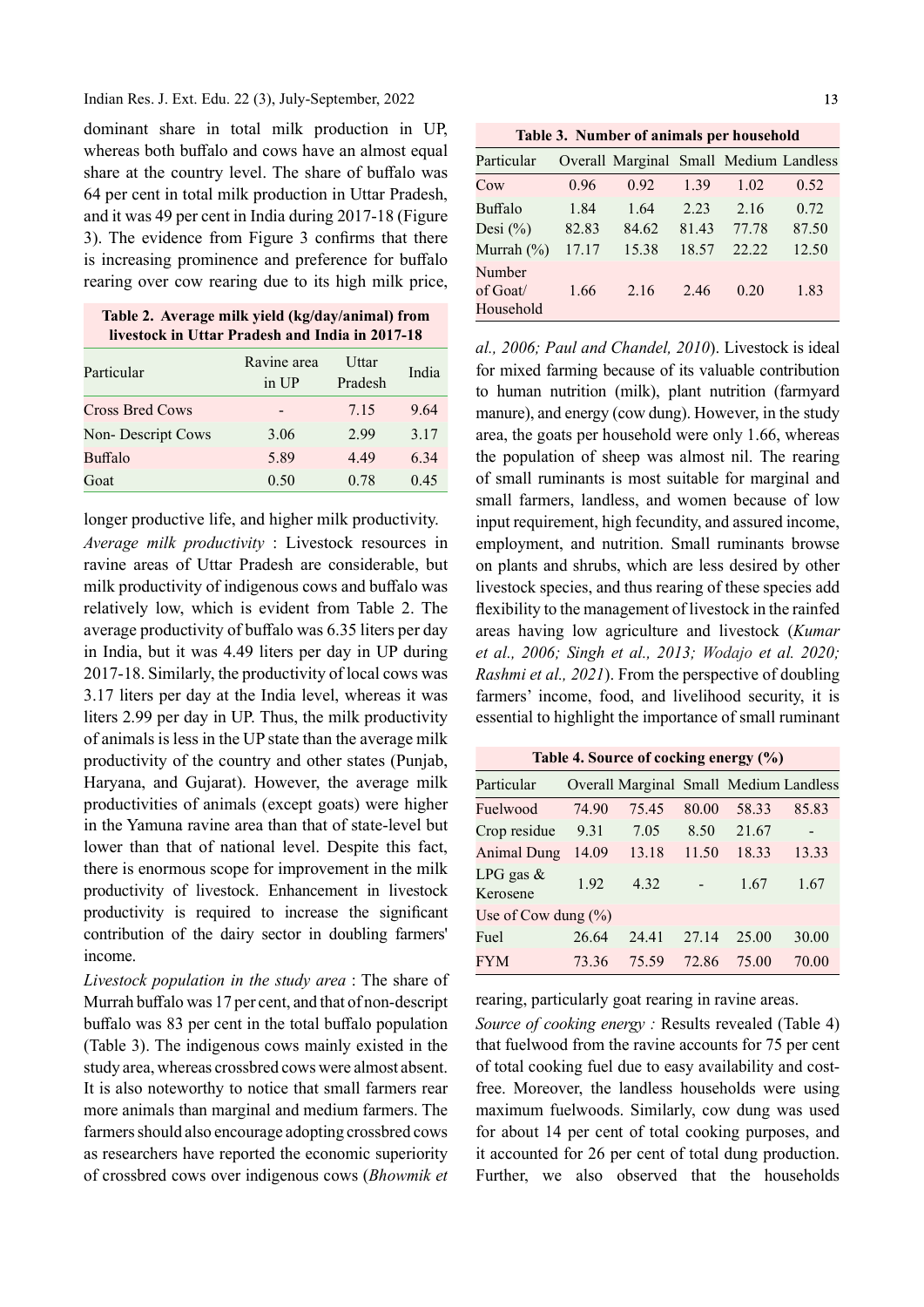depended on the ravine areas for grazing their animal for 4-5 months of the year. Thus, the ravine ecosystem provides substantial provisioning services to the ravine residents.

Economic analysis of major livestock in Yamuna ravine : The different costs, return, and net return are presented in Table 5 and revealed that buffalo generated maximum net return (Rs 18,737 per animal) over cost A, followed by a cow (Rs 10,622) and goat (Rs 2,520). The mule rearing fetched the highest net profit of Rs 52,834 per animal among the livestock species.

Role of Livestock in farming/livelihood system : With the primacy of marginal and small farmers, Indian agriculture is governed by a crop-livestock mixed farming system. The economics of the crop-livestock farming system in the ravine area is presented in Table 6 and show that crop contributed 16.6 to 59.6 per cent and livestock contributed 26.4 to 33.0 per cent to the total net income of different categories of farmers in this farming system. The livestock was the primary source of income for marginal farmers, and it is also an equally important source of income with the crop for small farmers. This system also provided more employment than the only cropping system (Meena et al., 2021). Similarly, the evidence from Table 7 confirms that livestock was an essential source of livelihood of landless households in the ravine area, and it was contributed about 13 per cent to the total income. Besides this, mule rearing was contributed 23 per cent of the total income of landless households, and it was the most profitable business for scheduled caste households. The evidence from Tables  $6 \& 7$  confirms that livestock rearing plays a vital role in enhancing households' incomes, particularly of marginal and small farmers and landless.

Price spread in major marketing channels of milk : The results of prevalent marketing channels of milk and price spread (difference between producer price and consumer price) in channels are presented in Table 8, and results show that four major marketing channels were prevalent in the study area. All milk marketing channels were inefficient as the price spread was more than 50 per cent. The marketing channels: producermilk collector-consumer was dominant, and it was the most efficient channel in terms of low price spread, but producer gets least milk price in this channel. In the study area and the state and country, milk marketing is mainly operated in the unorganized sector through the fragmented supply chains, including milk collectors,

Indian Res. J. Ext. Edu. 22 (3), July-September, 2022

| Table 5. Economic analysis of major livestock in |
|--------------------------------------------------|
| Yamuna ravine areas                              |

|                              | ташана гатше агсаз |         |      |       |  |  |  |
|------------------------------|--------------------|---------|------|-------|--|--|--|
| Particular                   | Cow                | Buffalo | Goat | Mule  |  |  |  |
| Different Costs (Rs./animal) |                    |         |      |       |  |  |  |
| Cost A                       | 16978              | 42722   | 2430 | 38666 |  |  |  |
| Cost B                       | 17934              | 44178   | 2705 | 44666 |  |  |  |
| Cost C                       | 20747              | 47178   | 3155 | 81166 |  |  |  |
| Return (Rs./<br>animal)      | 27600              | 61460   | 4950 | 91500 |  |  |  |
| Net profit over (Rs./animal) |                    |         |      |       |  |  |  |
| Cost A                       | 10622              | 18737   | 2520 | 52834 |  |  |  |
| Cost B                       | 9666               | 17281   | 2245 | 46834 |  |  |  |
| Cost C                       | 6853               | 14281   | 1795 | 10334 |  |  |  |

#### Table 6. Cost and return of Crop- livestock farming system

| Farmers  |      |      | Percentage contribution in total net income |                    |
|----------|------|------|---------------------------------------------|--------------------|
| Category |      |      | Crops Livestock Farm Income                 | Off-farm<br>Income |
| Marginal | 16.6 | 26.4 | 43.0                                        | 57.0               |
| Small    | 32.7 | 30.7 | 63.4                                        | 36.6               |
| Medium   | 59.6 | 33.0 | 92.6                                        | 74                 |

### Table 7. Livelihood system for Landless household

| Particular                                    | Livestock | Mule<br>rearing | Private | Total  |
|-----------------------------------------------|-----------|-----------------|---------|--------|
| Gross Income (Rs)                             | 45473     | 49269           |         | 169885 |
| Net Income (Rs)                               | 15667     | 28449           | 75143   | 119259 |
| Contribution in<br>total net income<br>$(\%)$ | 13.14     | 23.85           | 63.01   | 100.00 |
| Per day household<br>income $(Rs)$            | 43        | 78              | 206     | 327    |

#### Table 8. Price spread in prevalent marketing channels of milk

| Channels / Milk price<br>(Rs/lit)                         | price | Producers Consumers<br>Price | Price<br>spread $(\% )$ |
|-----------------------------------------------------------|-------|------------------------------|-------------------------|
| Producer-private dairy-<br>retailer-consumer              | 30    | 50                           | 60.00                   |
| Producer-private dairy-<br>Cooperative dairy<br>-consumer | 30    | 52                           | 57.69                   |
| Producer-milk collector-<br>consumer                      | 27    | 60                           | 45.00                   |
| Producer-milk collector-<br>processor (Shop)              | 27    | 53                           | 51.92                   |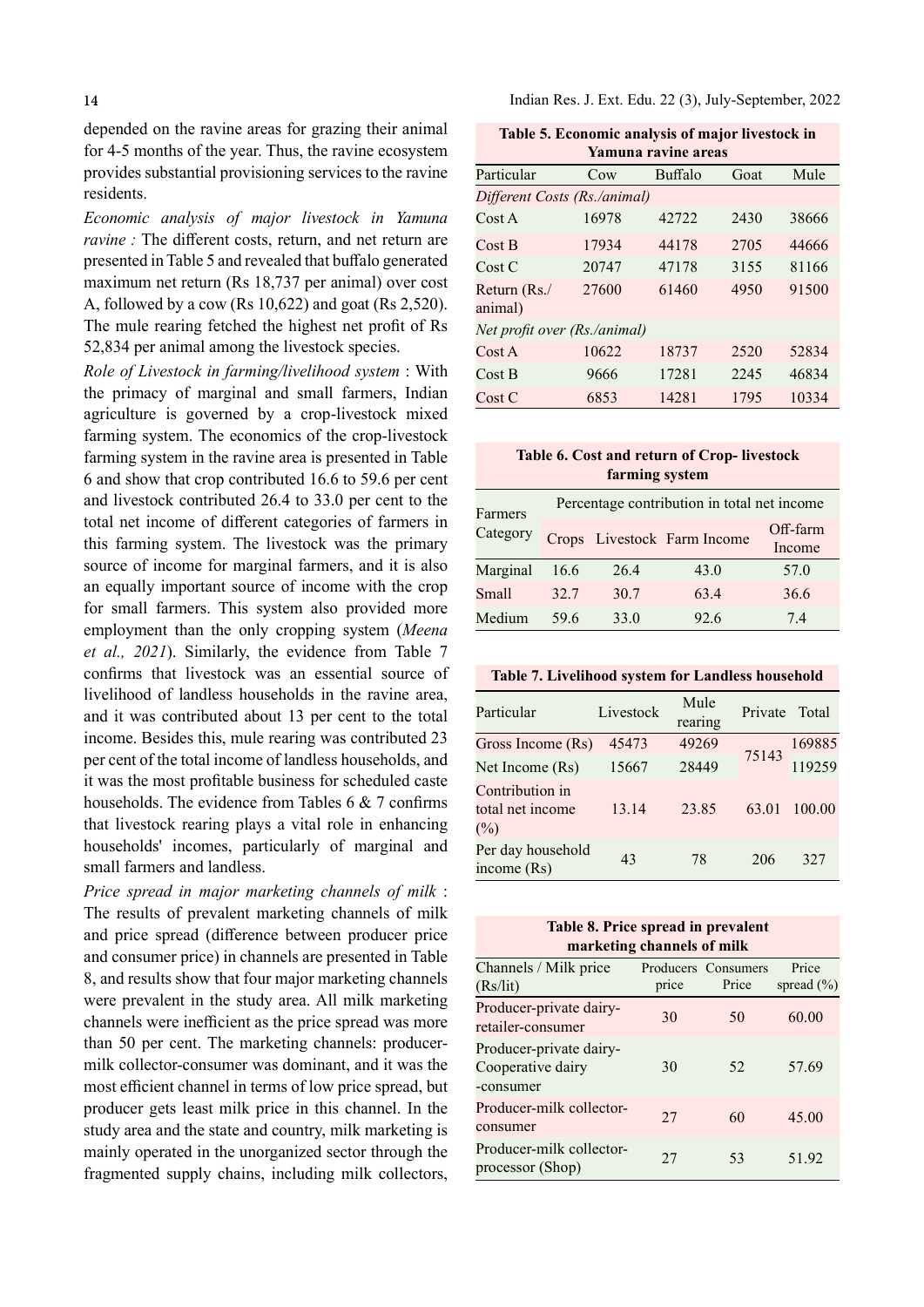private dairy, and retailers. The milk producers received lower prices (Rs 27/liter) from milk collectors (Dudhiya) as compared to the prices received from private dairy (Rs 30/liter). The private dairy was operating only in two villages out of selected eight villages, and hence, we can infer that milk producers do not have alternate options to sell their produce. It was observed that the choice of marketing channel was decided mainly by prices received by the producer, and they preferred to sell their milk to private dairies if there were existed. While interacting with the households, it was observed that milk producers were getting a better price from the cooperative dairy in the past, when these dairies were functional in study areas. Therefore, there is a need for special attention to strengthening the milk marketing network through cooperatives or private dairy for better prices. The setting up dairy processing plants with increased participation of successful cooperatives like AMUL and other private players, the dairy sector can contribute significantly in achieving a desired agriculture growth rate of state and can also lead to a significant improvement in the rural households' incomes (Verma et al., 2017).

The households were rearing different livestock species in traditional ways as a reliable source of income and cash reserve in times of emergency. The low yield of livestock was mainly due to existing lowyielding breeds, poor access to health care services, lack of quality feed and fodder, lack of technical guidance to adopt good husbandry practices, ignorance about zoonotic diseases, etc. Veterinary hospitals of State animal husbandry departments are not providing animal health care services in villages of ravine areas as these areas are in remote locations. Thus, veterinarians provide their services from veterinary dispensaries to treat animals rather than visiting villages to educate and advise farmers about feed, fodder, and animal health. As a result, most farmers are dependent on untrained personnel or self-medication. The priority policy interventions for enhancing the productivity of dairy animals are proper breeding strategies, adopting highyielding breeds, addressing the shortage of quality feed and fodder, overcoming flaws in veterinary services, and strengthening poor extension services. To solve the problem of the shortage of quality feed and fodder, there is a need to adopt a comprehensive approach that encourages the cultivation of high-yielding fodder varieties on-farm bunds adoption of agroforestry Silvipastoral practices on community land and wastelands.

Factors affecting the decision of livestock rearing : Households' decisions to keep livestock are affected by many household variables and the surrounding socio-economic environment. We have estimated these explanatory variables, and the results are presented in Table 9. The effect of household age had a negative and significant influence on the decision of livestock rearing, implying that young households perceive higher benefits from livestock rearing. The family size was used as a proxy for the availability of labour for livestock rearing. The coefficient was positive and significant, implying that sufficient availability of family labour enabled livestock rearing. The coefficient of other variable variables like household education and agriculture occupation was positive and non-significant. The relationship between farm size and livestock rearing was found positive, and it was significant in the case of small farmers as compared to marginal farmers, which indicated the existence of positive crop-livestock interaction. It was assumed that feed and fodder availability increased with increased landholding size.

Similarly, there was a positive relationship between livestock rearing and irrigated land and own ravine land, as their coefficients were positive and significant. It indicates that irrigated land assures the availability of fodder throughout the year. The coefficient of

| Table 9. Factors influencing farmers' decision to keep<br>livestock in Yamuna ravine area |             |           |  |  |  |
|-------------------------------------------------------------------------------------------|-------------|-----------|--|--|--|
| <b>Explanatory variables</b>                                                              | Coefficient | <b>SE</b> |  |  |  |
| Age of household head (years)                                                             | $-0.050**$  | 0.023     |  |  |  |
| Education of household head<br>$(literate=1, otherwise=0)$                                | 0.054       | 0679      |  |  |  |
| Cast $(SC=1, otherwise=0)$                                                                | $-1.627**$  | 0.815     |  |  |  |
| <b>Family Size</b>                                                                        | $0.273*$    | 0.152     |  |  |  |
| Farmer categories (Marginal = reference category)                                         |             |           |  |  |  |
| Small farmers                                                                             | 1.386***    | 0.269     |  |  |  |
| Medium farmers                                                                            | 0.124       | 0.335     |  |  |  |
| Occupation (Agri.=1,<br>otherwise=0)                                                      | 0.057       | 0.808     |  |  |  |
| Number of migrated family<br>persons (workers)                                            | $-0.217$    | 0.328     |  |  |  |
| Rainfed land (if $> 50$ per<br>cent of total land is rainfed=1,<br>otherwise $=0$ )       | $-2.491***$ | 0.773     |  |  |  |
| Own ravine land (ha,)                                                                     | $0.493**$   | 0.223     |  |  |  |
| Constant                                                                                  | $2.80*$     | 1.69      |  |  |  |
| $R^2$                                                                                     | 0.43        |           |  |  |  |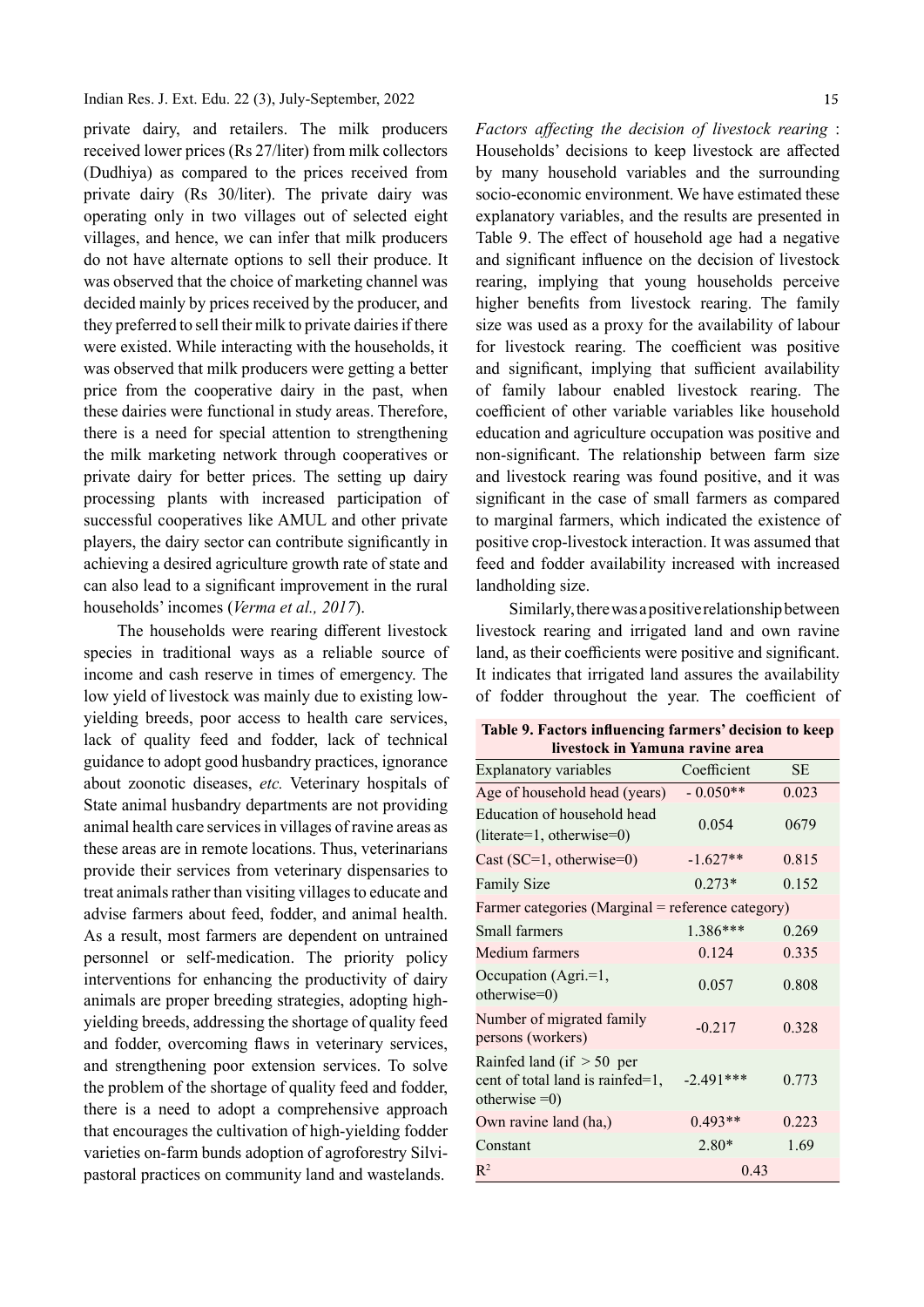Schedule Caste (SC) was negative and significant and is attributed to poor resource endowments available to the schedule caste. Besides, schedule cast people were mainly dependent on labour wages for their livelihood. Thus, the SC labourers may face trade-offs between allocating their labor for wage-earning and rearing livestock to supplement their household income. The positive coefficients for households whose primary occupation was agriculture were expected, as these households would like to maximize their income by pursuing agricultural and allied activities.

### **CONCLUSION**

This study explored the role of livestock in food and livestock security of households in Yamuna ravine areas. Further, the share of livestock in value of agriculture output, different components in livestock output, average milk productivity, the economics of major livestock, and factors influencing households' decision to rear livestock were also explored. The contribution of livestock, particularly buffalo, was substantial in agriculture growth and households' income, especially landless, marginal, and small farmer. Hence crop-livestock mixed farming could produce worthy results for farmers and the agricultural sector in Uttar Pradesh. The household was rearing only goats among small ruminants, and the population of goats was only 1.66 per household. Many researchers have highlighted that small ruminant have massive potential in ravine areas to enhance the income of households,

particularly for landless, marginal, and small farmers. Hence rearing of these animals should encourage. The milk productivity of animals was low in study areas compared to all India level and other states (Punjab, Haryana, and Gujarat). Therefore, supportive technical, institutional, and policy initiatives for improvement in breeds, animal health care, quality feed & fodder availability, and veterinary extension services are required to improve the animal's milk productivity. The prevalent marketing channels of milk were inefficient as the price spread was more than 50 per cent. The milk producer received higher prices from private dairy than milk collectors (Dudhiya). Therefore, there is a need to set up dairy processing plants with increased participation of successful cooperatives like AMUL and other private players to improve the farmers' incomes significantly. The logit model results showed that household age, family size, caste system, land holdings, and irrigated area were crucial drivers influencing the households' decision to rear livestock. The livestock sector has a vital role in households' food and livelihood security. In conjunction with research institutions and successful cooperatives, the UP-state governments have to play a prominent role in providing access to livestock development programs and services to the livestock keepers in remote areas, especially in ravine areas, for the potential use of multi-benefits of the livestock sector.

# CONFLICTS OF INTEREST

The authors have no conflicts of interest.

#### REFERENCES

- Bhowmik, P.; Sirohi, S. and Dhaka, J.P. (2006). Gains from crossbreeding of dairy cattle in the north-east: Micro evidence from Tripura. Indian J. Agric. Econ., 61(3): 305-313.
- Birthal, P.S. and Negi, D.S. (2012). Livestock for higher, sustainable and inclusive agricultural growth. *Econ. Polit. Wkly.*, 47(26/27): 89-99.
- Government of India. (2010). Wastelands atlas of India, Ministry of Rural Development Department of Land Resources, NRSC, GoI, 9.
- Government of India. (2019). Annual report 2018-19. Department of animal husbandry, dairying and fisheries, Ministry of Agriculture & Farmers Welfare. GoI.
- Kumar, A.; Staal, A.; Elumalai, K. and Singh, D. K. (2007). Livestock sector in North-Eastern region of India: an appraisal of performance. Agric. Econ. Res. Rev., 20(1): 255-272.
- Kumar, S.; Vaid, R.K. and Sagar, R.L. (2006). Contribution of goats to livelihood security of small ruminant farmers in semiarid region. *Indian J. Small Ruminants*, 12(1): 61-66.
- Meena, D.C.; Rama Rao, C.A; Dhyani, B.L.; Dogra P.; Samuel J.; Dupdal, R.; Dubey, S.K. and Mishra, P.K. (2020). Socioeconomic and environment benefits of soil and water conservation technologies in India: A critical review. Int. J. Curr. Microbiol. Appl. Sci., 9(4): 2867-2881.
- Meena, D.C.; Parandiyal, A.K. and Kumar, D. (2021). Evaluation of farming systems of degraded lands of Yamuna ravines in Central India for income generation and sustainable livelihoods. Indian J. Soil Conserv., 49 (1): 50-58.